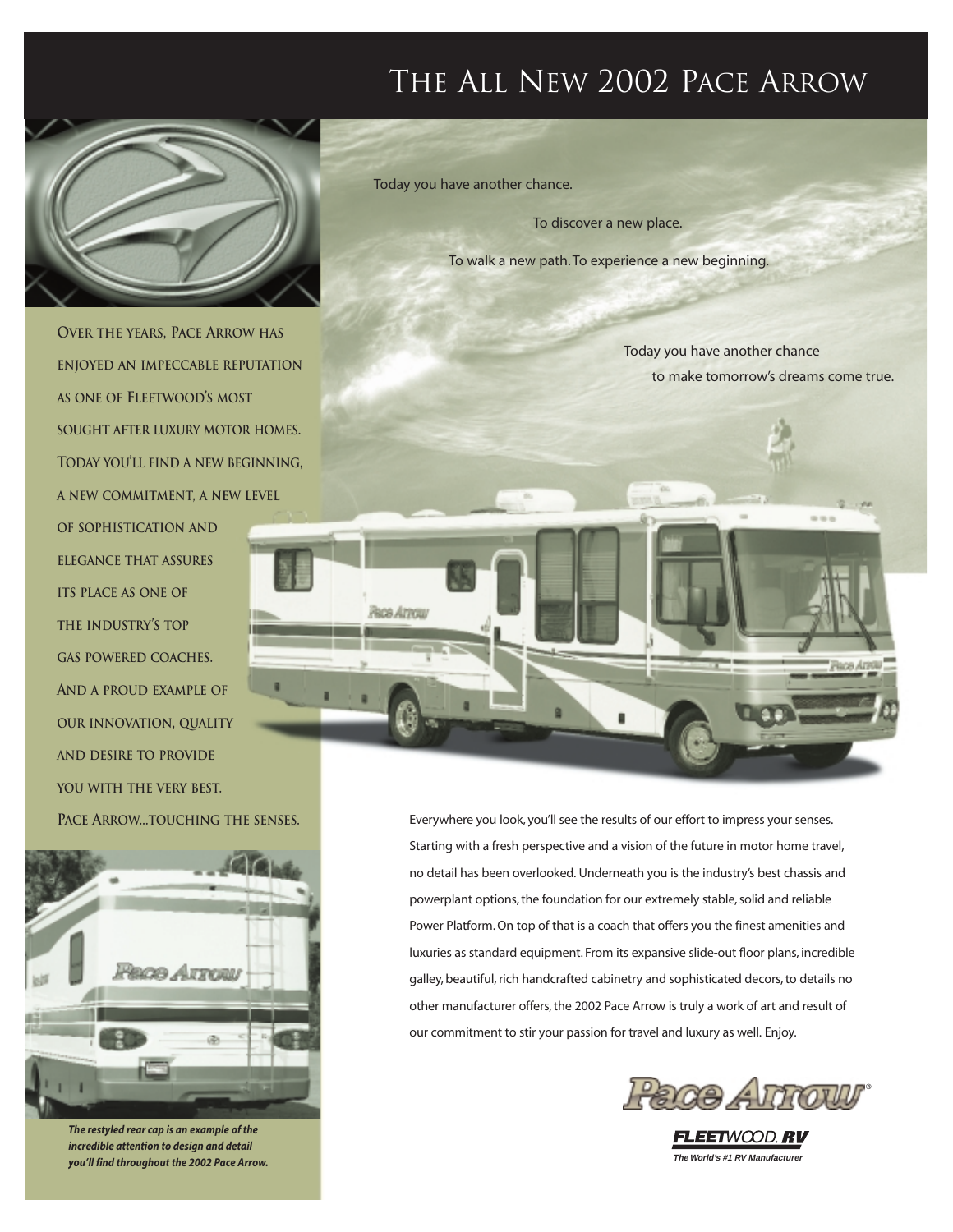### 2002 PACE ARROW FLOOR PLANS

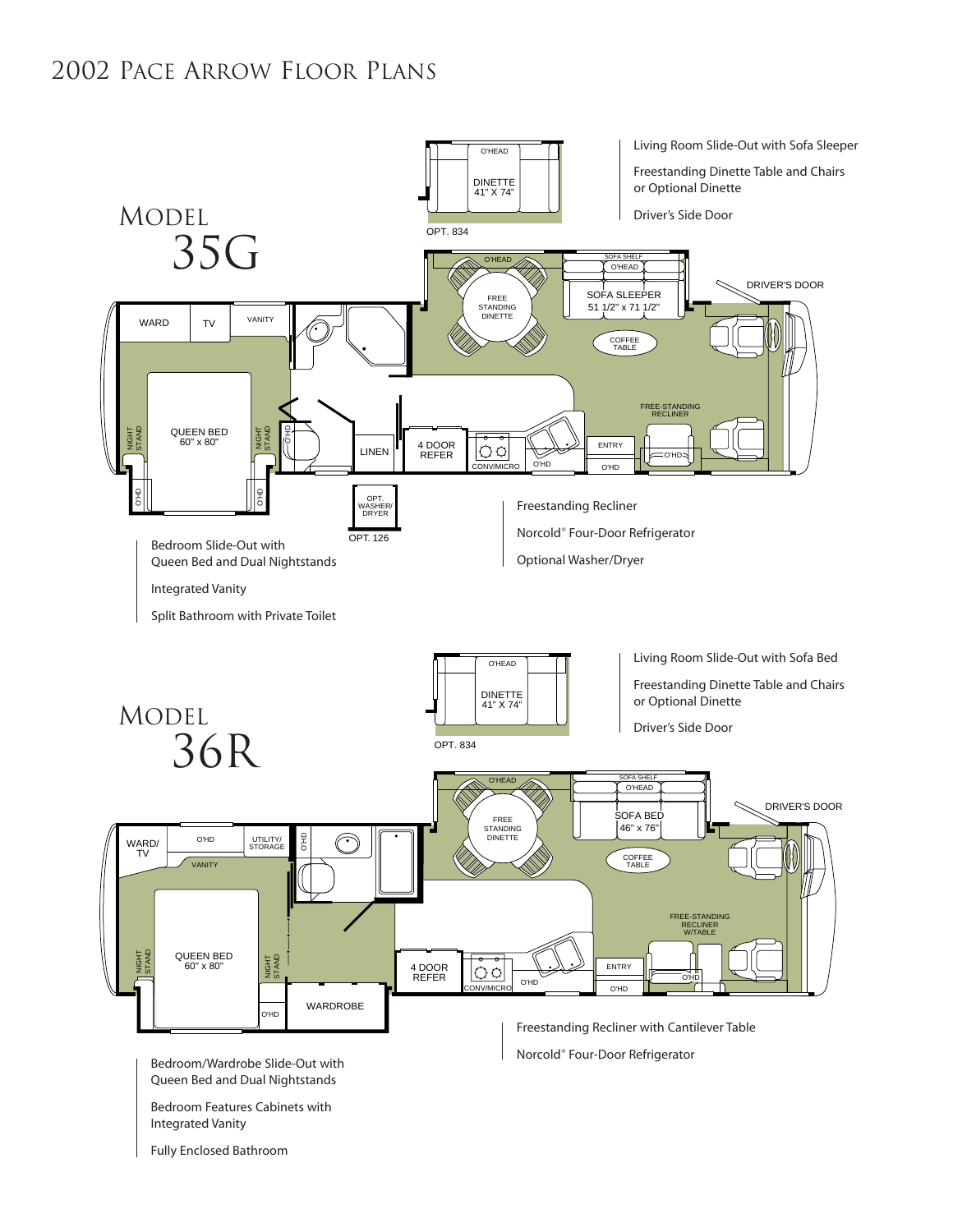### THE POWER PLATFORM MAKES THE DIFFERENCE

Pace Arrow's quality begins long before the features come on board.We begin by building on our exclusive Power Platform, with Paco® Beam, a unique truss design welded together using tubular steel that's durable, strong and dependable. The result is a quiet and nearly flawless ride, strong floor and plenty of storage space below. An all-steel foundation further reduces stress loads on the sidewalls and minimizes chassis flex on uneven roads.



*enormous weight-bearing ability.*

*down the center of the frame for balance.*

*firmly cradle all exterior compartments.*

Drawing for illustrative purpose only to highlight aspects of motor home construction. Actual motor home design depends on model and is subject to change.

Living Room Slide-Out with J-Lounge Sofa and Coffee Table

Freestanding Dinette Table and Chairs or Optional Dinette

Driver's Side Door

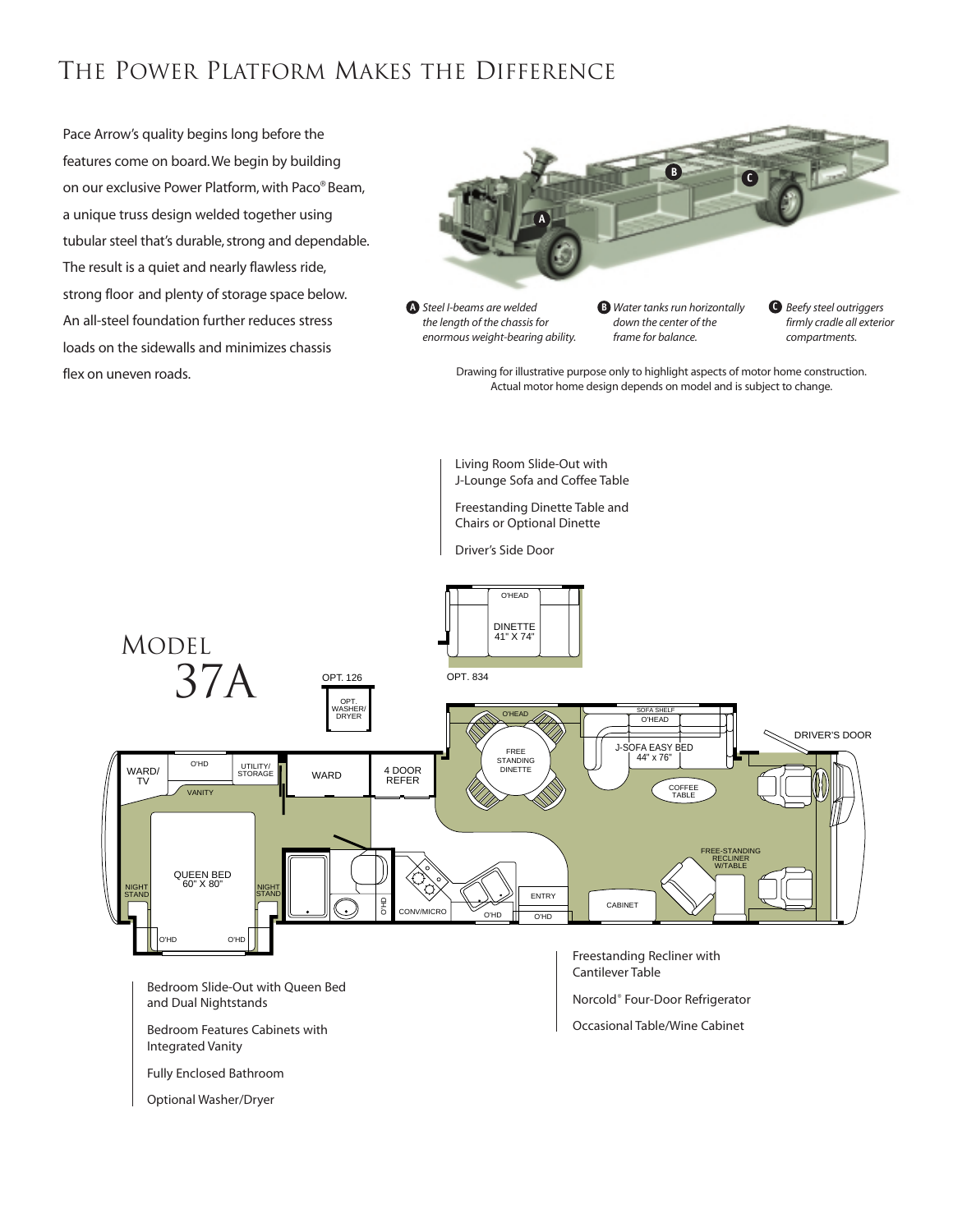### 2002 PACE ARROW STANDARD FEATURES

### **APPLIANCES**

- Panasonic® Home Theater Entertainment System, 5-Disc CD and DVD with Surround Sound
- Panasonic® 27" TV in Front Overhead
- Panasonic® 20" TV in Bedroom
- Hi-Fi VCR
- DSS Manual Lift Satellite Dish
- TV Antenna
- Panasonic® CD/Clock Radio in Bedroom
- Seaward® Black Glass 2-Burner Cooktop with Electronic Ignition and Sealed Burners
- GE® Convection Oven, Stainless, 1.4 cu. ft. Capacity with Built-in Rangehood and Light\*\*
- Norcold® 4-Door Refrigerator with Alum-A-Steel Decorative Door Inserts
- Dual Roof A/C High Efficiency with Battery Trickle Charge Solar Panel and Front Chill Grille
- Convenience Appliances: Coffeemaker, DustBuster®, and Spotlight
- 10-Gallon, Quick-Recovery Water Heater with D.S.I. (Gas/Electric)
- 2 Fan-Tastic® Power Roof Vents—Galley and Lavy
- Telephone Jack in Dash, Dinette and Bedroom
- Sealand® All Porcelain Toilet with Water Saver
- Aquatec® Variable Pressure High Output Water Pump with Filter\*\*
- Single-Lever Galley Faucet, Metal Chromed with Pull Out Spray
- Water Filter with Faucet in Galley
- Soap Dispenser in Galley
- Toilet Tank San-T-Flush™ System
- Water Heater Bypass System
- Detectors/Alarms for Smoke, LPG, and CO
- Fire Extinguisher

### **BODY STRUCTURE**

- Power Platform Construction, Longitudinal I-Beams with Steel Outriggers
- Vacubond Walls with VetroLite Composite, Smooth, High-Gloss Exterior Fiberglass, No Wood Substrate
- Vacubond Upper/Lower Floors
- Interlocking Aluminum Extrusions, Floor to Walls and Walls to Ceiling
- Aluminum Wall/Ceiling Framing
- Radius Roof with Ducted A/C— Flat Interior Ceiling
- Royal Tuff-Ply™ Roof

### **ELECTRICAL**

- 5.5kW Onan® Quiet Generator
- Centralized Monitor Panel with Liquid Levels, Battery Condition, Climate Control, Slide-Out Controls and Battery Disconnects
- 120V/12V AC/DC Converter Central Electrical Panel
- Dual 6V/Deep-Cycle 218-amp House Batteries
- 30-amp Service
- Dual Patio Receptacles
- 120V/12V Wire Raceways
- 3-Way Water Pump Switch
- Wall Switches
- Automotive Wire Harnesses

#### **EXTERIOR**

- 4-Point Manual Hydraulic Leveler System
- Patio Awning\*\*
- Slide-Out Covers\*\*
- Large, Heated Remote Rear View Mirrors with Turn Signal Indicator
- Double Kwikee® Power Entry Step with Light
- 2 Graphic Colorways to Match Decor
- Upper and Lower Body Accent Paint
- Fiberglass Front/Rear Caps
- Molded Front Quarter Panels and Rear Wheel Well Trims
- Flush Mounted Furnace and Water Heater
- Aerodynamic Styling
- Stainless Steel Mesh Front Grille
- Awning Rail/Drip Molding (Both Sides)
- Swing-Down Engine Access Door
- Entry Door with Deadbolt Latch
- Doors Keyed Alike
- Utility Compartment with Exterior Shower
- 20' Sewer Hose, 25' Coiled Water Hose
- Roof Ladder
- Exterior Illuminated Acrylic Assist Handle\*\*
- Dual Battery Charge Control
- Park Cable Receptacle
- Accessory LPG Supply with Hose\*\*
- Porch Light

### **PLATFORM CONSTRUCTION**

- Basement Floor Configuration
- Heated Water & Holding Tank Compartments
- Paco® Beam
- **Steel Outriggers**
- Coach Vibration Isolators

### **EXTERIOR AUTOMOTIVE**

- Large, Curved Aerodynamic Windshield (Extendable Windshield Scrubber Included)
- **Undercoating**
- Stainless Steel Wheel Simulators
- Spare Tire
- Mud Flaps
- Underhood Utility Light
- Steel Surface on Bulkhead
- 5,000 lb. Trailer Hitch with 7-Point Electrical Hook-Up\*
- Dual Halogen Headlights Surrounded by Molded Bezels
- Composite Wrap-Around Euro Design Taillights
- Rear Vision Camera with One-Way Audio
- Denso Single Motor Windshield Wipers with Wet Arm

### **EXTERIOR STORAGE**

- Insulated Smooth Aluminum Skin Luggage Doors
- Molded Polyethylene Storage Compartments
- Single Paddle/Latches
- Continuous One-Piece Compartment Bulb Seal
- Gas Strut Door Supports
- Lighted Compartments
- Steel Sealed Frames

### **INTERIOR**

• Flush Floor Living Room Slide-Out

• Morbern® Vinyl Ceiling, Cushioned Fabrica Nylon Carpet with Pad • Armstrong® Solarian® Vinyl Floor Covering—Galley & Bath

• 3-Point Front Seat Belts

• Vinyl Pull Shade —Entry

Ship Locks

• Flexsteel® Ultraleather™ Furniture, Residential Styling with Throw Pillows

• Freestanding Lounge Reclining Chair with Accessory Pocket and Security Bracket • Corian® Galley (Including Sink Covers), Lavy, Nightstand and Vanity Countertops

• Roller Guide Drawer Slides with Transit

• Bedspread with Deluxe Fabric Headboard • Restonic® Deluxe Pillow Top Innerspring Mattress

• Wardrobes Include Mirrored Doors, Cedar Lining, Laundry Bag and Wire Storage Shelf (Model Specific)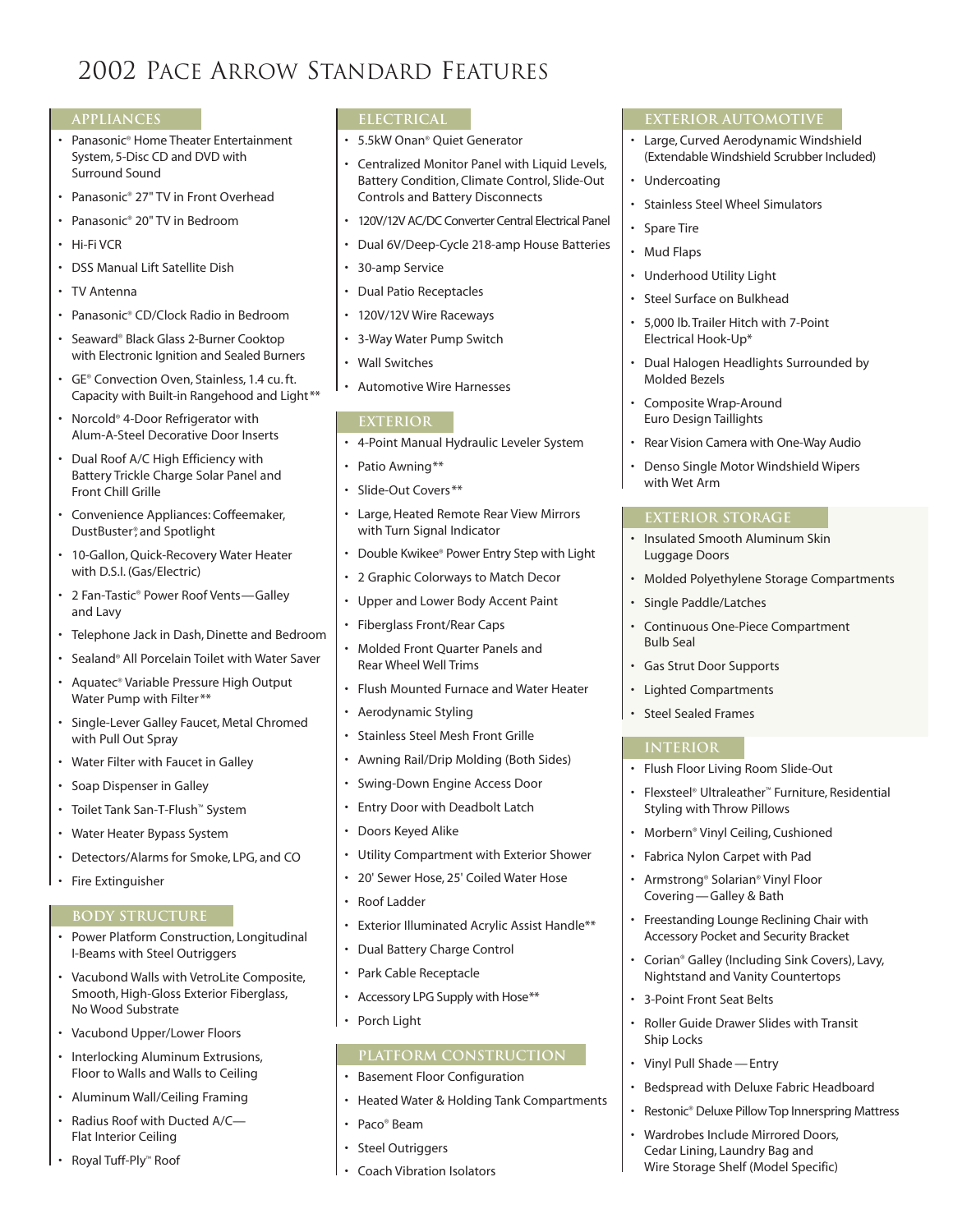### **INTERIOR (CONT.)**

- Dual Glazed Slider Windows with Day/Night Shades (Living Area)
- Dual Glazed Torque Windows with Pleated Shades (Bedroom Area)
- Entry Assist Rail (Brushed Chrome)
- Engine Cover Convenience Tray
- Wood Drawers
- Shelf Behind Sofa (Selected Models)
- Radius Corner Cabinetry
- Cantilever Table, Coffee Table and Wine Cabinet (Combinations Vary By Model)
- Freestanding Dinette Table with Four Chairs
- Slide-Out Dinette Bins with Optional Fixed Dinette
- Solid Wood Lavy Door, with Matching Bath Door Trims and Brushed Chrome Metal Knob
- Solid Wood Table Tops for Both Freestanding and Optional Fixed Dinette Selections
- Alder-Stained Drawer Fronts and Raised Panel Cabinet Doors, Arched Designs, Glass and Aluminum Inserts in Selected Locations
- Adjustable Cabinet Shelves (Selected Cabinets)
- Built-In Galley Cutting/Bread Board (Selected Models)
- Ironing Board (Conveniently Slides into Galley, Stores In Wardrobe on Selected Models)
- Solid Divider Doors
- Full and 3/4 Extension Accuride Drawer Slides in Galley
- Brushed Chrome Finish Cabinet Hardware

### **INTERIOR (CONT.)**

- Glass/Aluminum Galley Backsplashes, Rope Lighted
- Sliding Trash Receptacle Under Sink
- Solid Metal Paper Towel Holder
- Spice Rack
- Large, Designer Double Stainless Steel Galley Sink with Metal Strainers
- Skylight in Tub/Shower
- Beveled Mirror in Lavy
- Molded Color Coordinated Acrylic Shower with Bi-Fold Clear Glass Enclosure
- Nickel Finish Bath Accessories and Oval Stainless Sink
- Nickel Finish Metal Designer Lavy Faucet
- Single Lever Shower Control, Nickel Finish, with Slide Adjustable Shower Head and Soap Dish
- Shower Dispenser for Lotion, Shampoo, Soap, Etc.
- 2 Striking Interior Theme Decors

### **INTERIOR AUTOMOTIVE**

- Dual Chrome Electric Horns
- Digital Compass and Outside Temperature Gauge
- Denso Intermittent Wiper Controls
- ICC Switch
- Double-Swivel Sun Visors with Map Pockets
- Driver's Door with Operable Window Lift, and Opera Window Above
- Cruise Control

### **INTERIOR AUTOMOTIVE (CONT.)**

- Low Profile Engine Cover
- Visteon® Double DIN Radio with CD AM/FM/MX—Electronic Tuning & User Friendly Controls
- Tilt Steering Wheel
- Dash Fans
- Tilt-Up Instrument Panel, Carbon Fiber Appearance
- Soft Surface Automotive Dash
- Computer Workstation, Dash Mounted
- Auxiliary Start Circuit
- **Battery Disconnect System**
- Denso Auto A/C Heater Combo
- Radio Switch—Main/Auxiliary
- Flexsteel® Ultraleather™ Driver/Passenger Captain's Chairs with Reclining Back/Slide Controls and Map and Accessory Pockets

### **INTERIOR LIGHTING**

- Wardrobe Lighting
- Fluorescent Ceiling Lights with Dual Bulbs
- Nickel and Glass Ceiling, Wall, Cosmetic and Reading Decor Lighting
- Incandescent Lighting
- Rope Lighting Over Galley Top
- *\* The chassis manufacturer recommends the installation of a supplemental brake control system to activate the brakes on the vehicle or trailer you are towing.*
- *\*\* CSA standards may require substitution or deletion to achieve conformance.*

### 2002 PACE ARROW OPTIONS

|                                                                                                                                              | 35G               | 36R               | 37A                      |  |
|----------------------------------------------------------------------------------------------------------------------------------------------|-------------------|-------------------|--------------------------|--|
| APPLIANCES<br>Washer/Dryer<br><b>CSA Package</b>                                                                                             | OPT<br><b>OPT</b> | N/A<br><b>OPT</b> | <b>OPT</b><br><b>OPT</b> |  |
| EXTERIOR AUTOMOTIVE<br>Ford <sup>®</sup> Chassis 6.8L Triton <sup>™</sup> V10 Engine<br>Workhorse® Chassis 8.1L Vortec V8 Engine             | OPT<br><b>OPT</b> | OPT<br>OPT        | <b>OPT</b><br><b>OPT</b> |  |
| <b>INTERIOR</b><br>Fixed Dinette w/Solid Wood Table and<br>Ultraleather™ High Resiliency Foam Cushions<br>6-Way Adjustable Power Driver Seat | OPT<br>OPT        | OPT<br>OPT        | <b>OPT</b><br><b>OPT</b> |  |
| COLOR DECOR/GRAPHICS<br>Slate<br>Sand                                                                                                        | OPT<br><b>OPT</b> | OPT<br><b>OPT</b> | <b>OPT</b><br><b>OPT</b> |  |

**IMPORTANT—PLEASE READ:** Product information, photography and illustrations included in this publication were as accurate as possible at the time of printing. For further product information and changes, please visit our website at www.fleetwoodrv.com or contact your local Fleetwood dealer. Prices, materials, design and specifications are subject to change without notice. All weights, fuel, liquid capacities and dimensions are approximate.Fleetwood has designed its recreational vehicles to provide a variety of uses for its customers. Each vehicle features optimal seating, sleeping, storage and fluid capacities.The user is responsible for selecting the proper combination of loads (i.e. occupants, equipment, fluids, cargo, etc.) to ensure that the vehicle's capacities are not exceeded.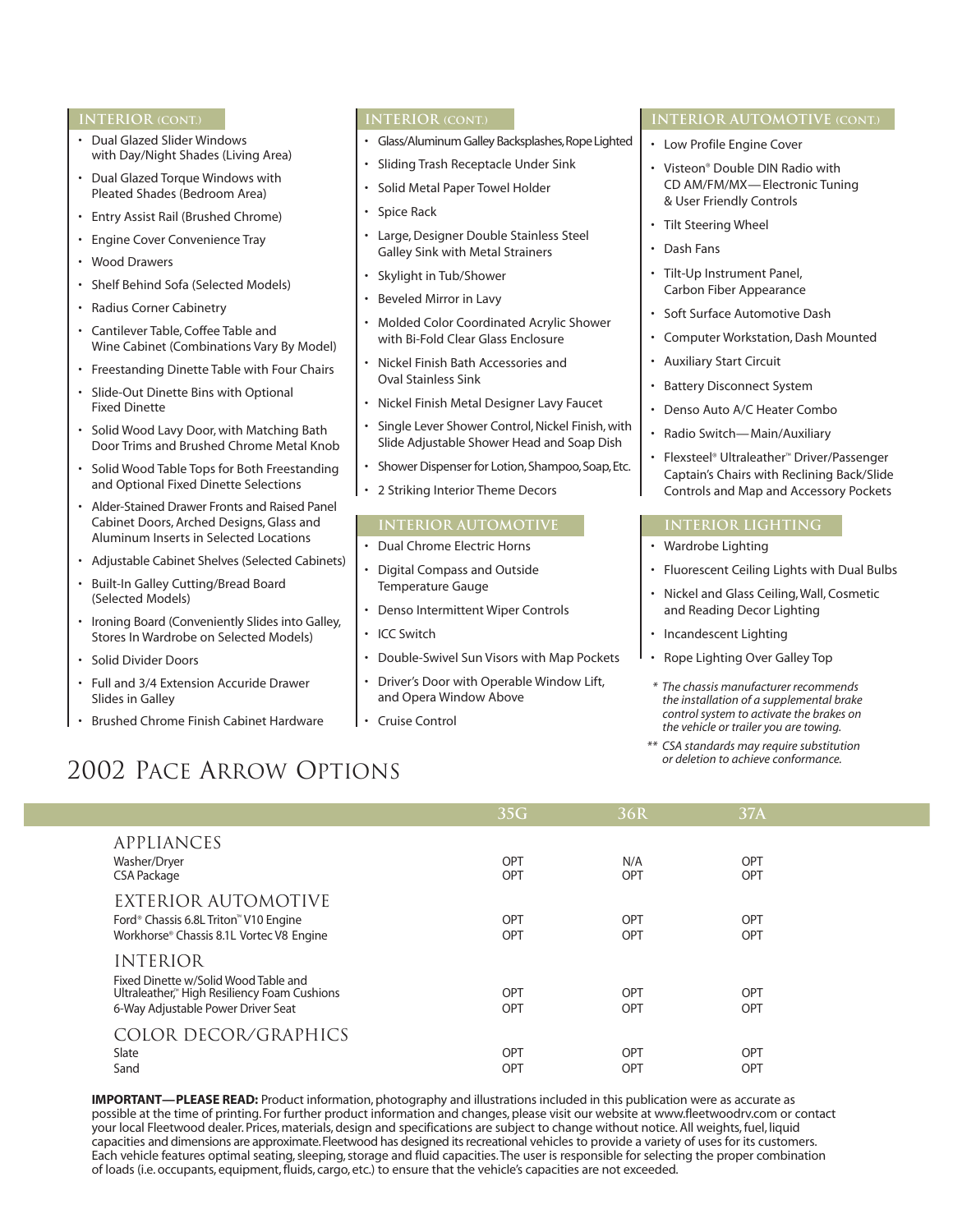### 2002 PACE ARROW SPECIFICATIONS

|                                                           | 35G    | 36R                                             | 37A                                             |  |  |  |
|-----------------------------------------------------------|--------|-------------------------------------------------|-------------------------------------------------|--|--|--|
| FORD <sup>®</sup> CHASSIS                                 |        |                                                 |                                                 |  |  |  |
| Engine LD                                                 | 6.8L   | 6.8L                                            | 6.8L                                            |  |  |  |
| Wheelbase                                                 | 228"   | 228"                                            | 228"                                            |  |  |  |
| GVWR (lbs) (1)                                            | 22,000 | 22,000                                          | 22,000                                          |  |  |  |
| Front GAWR (lbs) (2)                                      | 7,500  | 7,500                                           | 7,500                                           |  |  |  |
| Rear GAWR (lbs) (2)                                       | 14,500 | 14,500                                          | 14,500                                          |  |  |  |
| Base Weight (lbs) (3)                                     | 17,300 | 17,500                                          | 17,700                                          |  |  |  |
| GCWR (lbs) (4)                                            | 26,000 | 26,000                                          | 26,000                                          |  |  |  |
| Hitch Rating (lbs)*                                       | 5,000  | 5,000                                           | 5,000                                           |  |  |  |
| Tongue Weight (lbs)*                                      | 500    | 500                                             | 500                                             |  |  |  |
| Fuel Capacity (gal)                                       | 75     | 75                                              | 75                                              |  |  |  |
| <b>WORKHORSE® CHASSIS</b>                                 |        |                                                 |                                                 |  |  |  |
| Engine LD                                                 | 8.1L   | 8.1L                                            | 8.1L                                            |  |  |  |
| Wheelbase                                                 | 228"   | 228"                                            | 228"                                            |  |  |  |
| GVWR (lbs) (1)                                            | 22,000 | 22,000                                          | 22,000                                          |  |  |  |
| Front GAWR (lbs) (2)                                      | 8,000  | 8,000                                           | 8,000                                           |  |  |  |
| Rear GAWR (lbs) (2)                                       | 14,500 | 14,500                                          | 14,500                                          |  |  |  |
| Base Weight (lbs) (3)                                     | 17,800 | 18,000                                          | 18,000                                          |  |  |  |
| GCWR (lbs) (4)                                            | 26,000 | 26,000                                          | 26,000                                          |  |  |  |
| Hitch Rating Weight (lbs)*                                | 5,000  | 5,000                                           | 5,000                                           |  |  |  |
| Tongue Weight (lbs)*                                      | 500    | 500                                             | 500                                             |  |  |  |
| Fuel Capacity (gal)                                       | 75     | 75                                              | 75                                              |  |  |  |
| DIMENSIONS AND CAPACITIES                                 |        |                                                 |                                                 |  |  |  |
| Overall Length (5)                                        | 35'8"  | 36' 2"                                          | 37' 8"                                          |  |  |  |
| Overall Height (with A/C) (8)                             | 11'11" | 11'11"                                          | 11'11"                                          |  |  |  |
| Overall Width (maximum) (6)                               | 102"   | 102"                                            | 102"                                            |  |  |  |
| Interior Height (maximum)                                 | 79"    | 79"                                             | 79"                                             |  |  |  |
| Interior Width (maximum)                                  | 96"    | 96"                                             | 96"                                             |  |  |  |
| Fresh Water Holding Tank (gal)                            | 100    | 100                                             | 100                                             |  |  |  |
| Grey Water Holding Tank (gal)                             | 58     | 58                                              | 58                                              |  |  |  |
| Black Water Holding Tank (gal)                            | 47     | 42                                              | 42                                              |  |  |  |
| Appliance LPG Tank (gal) (WC) (7)                         | 25     | 25                                              | 25                                              |  |  |  |
| Water Heater Tank (gal)                                   | 10     | 10                                              | 10                                              |  |  |  |
| $L1QUID WEIGHT REFERENCE Water (gal) = (8.3 lbs/3.8 kgs)$ |        | Fuel $(gal) = (6.1 \text{ lbs}/2.8 \text{ kg})$ | LPG $(gal) = (4.5 \text{ lbs}/2.0 \text{ kgs})$ |  |  |  |

- *1. GVWR (Gross Vehicle Weight Rating): Means the maximum permissible loaded weight of the motor home. The GVWR is equal to or greater than the sum of the unloaded vehicle weight plus the net carrying capacity.*
- *2. GAWR (Gross Axle Weight Rating): Means the maximum permissible loaded weight a specific axle is designed to carry.*
- *3. Base Weight: Means the weight of the motor home without fuel, options, water, cargo or passengers.*
- *4. GCWR (Gross Combined Weight Rating): Means the value specified by the motor home manufacturer as the maximum allowable loaded weight of this motor home with its towed vehicle. Towing and braking capacities may differ. Refer to Fleetwood and chassis manufacturer manuals for complete information.*
- *5. Overall length measured from forward most body point or bumper to rear most body point or rear bumper. Add 6" for rear ladder.*
- *6. Excludes safety equipment and awnings.*
- *7. Tank Manufacturer's listed water capacity (WC). Actual LPG capacity is 80% of water listing as required by the safety code.*
- *8. Add 4*" *for Workhorse*® *chassis.*
- *\* The chassis manufacturer recommends the installation of a supplemental brake control system to activate the brakes on the vehicle or trailer you are towing.*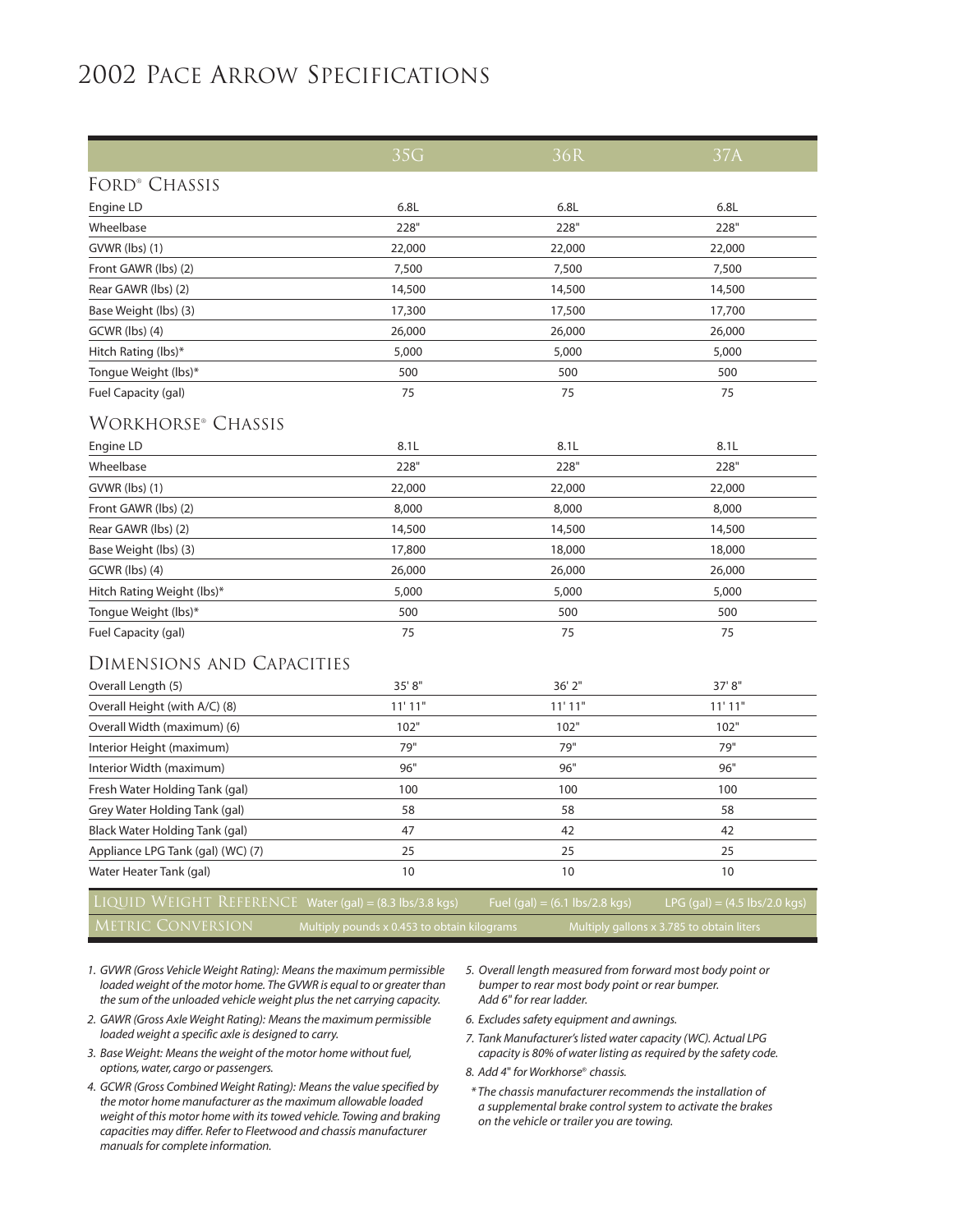### FLEETWOOD, RV

**For every road you travel, Fleetwood has the RV to fit your high standards and lifestyle.We build the recreational vehicles America wants, accounting for nearly one out of every three RVs on the road today. How do we do it? We call it the Fleetwood Equation.**

# + Service + Quality = Val *Size + Service + Quality =Value!*

### SIZE *The world's #1 RV manufacturer*

**For over a half-century Fleetwood has grown to become the largest manufacturer of recreational vehicles in the world.** And stands today as the only RV manufacturer in the *Fortune 500*. You won't find our nearest competitor in even the top 1,000. Fleetwood remains, year after year, the largest, most influential, innovative and recognized leader in the RV industry.

**With over 1,100 service dealers in the US and Canada, Fleetwood has the largest network in the RV industry.** No other RV company comes close in equaling this vital customer support system. Fleetwood RV service dealers have instant, real-time electronic access to your service records as well as parts inventory and warranty repair authorization inquiries.We also provide a 24-hour customer call center for service and product information so no matter where you travel in North

America, professional support and fast answers are always nearby. Call toll free 24 hours a day:**1-800-322-8216**.



### QUALITY *Using only the best materials*

**At Fleetwood,quality begins at the design stage so every coach is built right, right from the start.** Subsequent to design



approval, full-functioning prototypes are built, then punished on a test track and subjected to accelerated life cycle tests where a few weeks can equal years

of normal use. At the same time, components and systems are test-cycled thousands of times assuring years of problem-free use.

Once approved for production,each unit is built by skilled technicians using quality materials and components, many of which are sourced through,or manufactured by, our subsidiary



companies such as Gold Shield Fiberglass and Continental Lumber Products.



Fleetwood engineers specify the very best products and appliances from companies such as Coleman®, Dometic®, Flexsteel®, Ford®, Freightliner®,

Magic Chef,<sup>®</sup> Panasonic<sup>®</sup>, and Workhorse.® Companies that are experts in their respective fields and play a significant role as partners, not just suppliers.

All this assures that every Fleetwood RV has the fit, finish and details required by our high standards—as well as yours.

### VALUE *Priced right with style*

**At Fleetwood RV, we look at value as the sum of everything we offer.**

- **Value** is our design,engineering expertise, and innovative manufacturing methods.
- **Value** is structures and components that are the best in the industry, that meet or exceed government and industry safety standards.
- **Value** is Ownercare —a one-year/three-year warranty with coverage from a company that will be around in the future to service your needs. Ownercare is one of the RV industry 's most comprehensive programs and includes systems and applications, construction, no deductible and no service

charge. And it is fully transferable for the first 12 months. See your nearest Fleetwood dealer for a full explanation of benefits and restrictions.



**– Value** is customer satisfaction.When asked, more experienced RV owners would recommend Fleetwood to a friend than any other brand. Fleetwood RVs consistently hold their value better than most RVs at trade-in time.

### **Value is peace of mind.**

**SSQV**—Size, Service, Quality, and Value.Together they equate to the very best RV you can buy, and the reason you should purchase a Fleetwood over any other brand.

hase a Fleetwood over any other brand.<br>Lire these features when you purchase your next RV...<br>twood does! **Require these features when you purchase your next RV... Fleetwood does!**

*See you on the road!*